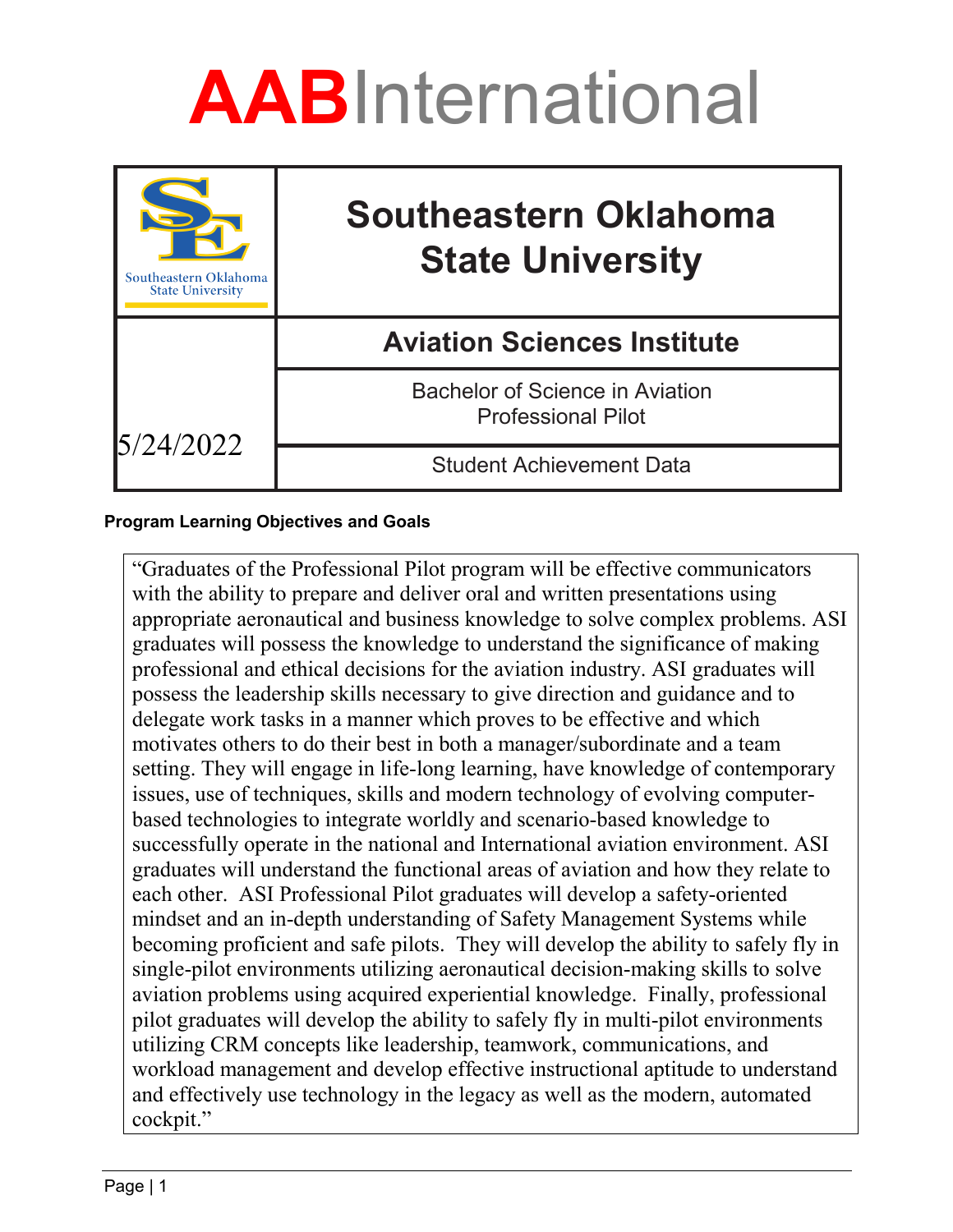#### **Student Learning Outcomes**

| Goal        | <b>Southeastern Student Outcomes</b>                                                                                           | <b>AABI General Student Outcomes - General</b>                                            | <b>Aviation Core Outcomes (AABI 3.3.2)</b>                                                                                                                                                                                                                                        |  |  |  |  |  |  |
|-------------|--------------------------------------------------------------------------------------------------------------------------------|-------------------------------------------------------------------------------------------|-----------------------------------------------------------------------------------------------------------------------------------------------------------------------------------------------------------------------------------------------------------------------------------|--|--|--|--|--|--|
| A           | The student will demonstrate effective written and oral<br>communications skills                                               | Apply mathematics, science, and applied sciences to aviation<br>related disciplines;      | Describe the professional attributes,<br>requirements or certifications, and planning<br>applicable to aviation careers.                                                                                                                                                          |  |  |  |  |  |  |
| B           | The student will demonstrate aviation problem solving                                                                          | Analyze and interpret data;                                                               | Describe the principles of aircraft design,<br>performance and operating characteristics;<br>and the regulations related to the<br>maintenance of aircraft and associated<br>systems.                                                                                             |  |  |  |  |  |  |
| $\mathbf C$ | The student will demonstrate aviation proficiency, ethics,<br>and professionalism                                              | Work effectively on multi-disciplinary and diverse teams;                                 | Evaluate aviation safety and the impact of<br>human factors on safety.                                                                                                                                                                                                            |  |  |  |  |  |  |
| D           | The student will demonstrate proficient use of computer<br>technology                                                          | Make professional and ethical decisions;                                                  | Discuss the impact on aviation operations of<br>international aviation law, including applicable<br>International Civil Aviation Organization<br>(ICAO) or other international standards and<br>practices; and applicable national aviation<br>law, regulations and labor issues. |  |  |  |  |  |  |
| E           | The student will demonstrate synthesis of aviation<br>knowledge and be able to integrate that into their career<br>aspirations | Communicate effectively, using both written and oral<br>communication skills;             | Explain the integration of airports, airspace,<br>and air traffic control in managing the<br>National Airspace System.                                                                                                                                                            |  |  |  |  |  |  |
| F           | The student will demonstrate a safety mindset and<br>understand the workings of a Safety Management System<br>(SMS)            | Engage in and recognize the need for life-long learning;                                  | Discuss the impact of meteorology and<br>environmental issues on aviation operations.                                                                                                                                                                                             |  |  |  |  |  |  |
| G           | The student will demonstrate pilot proficiency and<br>airmanship                                                               | Assess contemporary issues;                                                               |                                                                                                                                                                                                                                                                                   |  |  |  |  |  |  |
| H           | The student will demonstrate effective Aeronautical<br>Decision Making (ADM) skills                                            | Use the techniques, skills, and modern technology necessary<br>for professional practice; |                                                                                                                                                                                                                                                                                   |  |  |  |  |  |  |
| Т           | The student will demonstrate Single Pilot Resources<br>Management (SRM) Skills                                                 | Assess the national and international aviation environment:                               |                                                                                                                                                                                                                                                                                   |  |  |  |  |  |  |
| J           | The student will demonstrate effective Crew Resources<br>Management (CRM) Skills                                               | Apply pertinent knowledge in identifying and solving<br>problems:                         |                                                                                                                                                                                                                                                                                   |  |  |  |  |  |  |
| $\mathbf K$ | The student will demonstrate effective flight instructional<br>skills and techniques                                           | Apply knowledge of business sustainability to aviation<br>issues.                         |                                                                                                                                                                                                                                                                                   |  |  |  |  |  |  |
| L           | The student will demonstrate proficiency with Technically<br>Advanced Aircraft (TAA) cockpits                                  |                                                                                           |                                                                                                                                                                                                                                                                                   |  |  |  |  |  |  |

### **SE Professional Flight Program Outcome Assessment Process (POAR)**

Program assessment employed by the department are student survey, class evaluation survey, alumni, industry, Faculty, Interview, Safety committee through our SMS program, FAA Part 61 and 141 practical examination results, FAA Primary Operations Inspector and Maintenance operation feedback, AABI recommendations and annual faculty outcomes assessments of each course. Information from the processes above are gathered and all of the faculty conduct an outcome assessment meeting to discuss the data. During this meeting changes will be deliberated and ideas will be implemented. Also, the outcome of previous changes are evaluated. The Professional flight program continues review operation from daily/weekly stage checks and flight operations. The Chief Flight instructor and faculty discusses needed changes during the year.

The following represents the evaluation points where thirty-eight different Student Learning Outcomes are evaluated and data collected to determine whether baseline objectives and measures are being accomplished.

| <b>Student Learning Outcomes - Combined (AABI 3.3.1)</b>              |   |    |                          |   |   |   |   | <b>Southeastern Outcome Mapping</b> |   |   |                |   |   |   |    |   |              |   |   | <b>AABI General Outcome Mapping</b> |   |              |   |   |              | <b>AABI Aviation Outcome Mapping</b> |          |   |   |   |   |
|-----------------------------------------------------------------------|---|----|--------------------------|---|---|---|---|-------------------------------------|---|---|----------------|---|---|---|----|---|--------------|---|---|-------------------------------------|---|--------------|---|---|--------------|--------------------------------------|----------|---|---|---|---|
| <b>Aviation - Professional Pilot Core Courses</b><br>(64/124 Credits) |   |    | Type Credits Faculty   A |   |   |   |   | B C D E F G H                       |   |   |                | J | K | L | A  | B | $\mathbf{C}$ | D | E | F                                   | G | $\mathbf{H}$ |   | J | $\mathbf{K}$ | A                                    | $\bf{B}$ | C | D | E |   |
| Gen Ed and Elective portion other than Aviation Core Courses          | Œ | 60 | l Cen El                 |   |   |   |   |                                     |   |   |                |   |   |   |    |   |              |   |   |                                     |   |              |   |   |              |                                      |          |   |   |   |   |
| AVIA 3023 Air Traffic Control                                         | A |    | Albisi                   |   |   |   |   |                                     |   |   |                |   |   |   |    |   |              |   |   |                                     |   |              |   |   |              |                                      |          |   |   |   |   |
| <b>AVIA 3113 Aviation Legal Problems</b>                              | А |    | Almisi                   |   |   |   |   |                                     |   |   |                |   |   |   |    |   |              | E |   |                                     |   |              |   |   |              |                                      |          |   |   |   |   |
| AVIA 4643 Physiology                                                  | А |    | Albisi                   |   |   |   |   |                                     |   |   |                |   |   |   |    |   |              |   |   |                                     |   |              |   |   |              |                                      |          | E |   |   |   |
| AVIA 4663 Contemporary Topics                                         | А |    | Almsi                    | E |   |   |   | E                                   |   |   |                |   |   |   |    |   |              |   | Ε | E                                   | E |              | E |   | E            |                                      |          |   | E |   |   |
| <b>AVIA 3003 Meteorology</b>                                          | А |    | Gallinev                 |   |   |   |   |                                     |   |   |                |   |   |   |    |   |              |   |   |                                     |   |              |   |   |              |                                      |          |   |   |   | E |
| <b>AVIA 3123 Commercial Operations</b>                                | G |    | l Hunt                   |   |   |   |   |                                     |   |   |                |   |   |   |    |   |              |   |   |                                     |   |              |   |   |              | E                                    |          |   |   |   |   |
| AVIA 3173 Aviation Safety (SMS)                                       | А |    | Hurt                     |   |   |   |   |                                     | Ē |   |                |   |   |   |    |   |              |   |   |                                     |   |              |   |   |              |                                      |          | E |   |   |   |
| <b>AVIA 3334 Advanced Aerodynamics</b>                                | A |    | l Hunt                   |   |   |   |   |                                     |   |   |                |   |   |   | E. | Е |              |   |   |                                     |   |              |   |   |              |                                      | E        |   |   |   |   |
| AVIA 3503 Integration of FMS/Comm. Ops                                | А | 3  | l Hunt                   |   |   |   | E |                                     |   |   |                |   |   |   |    |   |              |   |   |                                     |   |              |   |   |              |                                      |          |   |   |   |   |
| AVIA 4674 Crew Resource Management (*Capstone)                        | A |    | l Hunt                   |   |   |   |   |                                     |   |   |                | E |   |   |    |   | Е            |   |   |                                     |   | Е            |   | E |              |                                      |          |   |   |   |   |
| <b>AVIA 3241 Flight Instructor Flying</b><br>(FAA CFI)                | F |    | Thomas                   |   |   | E |   |                                     |   |   |                |   | E |   |    |   |              |   |   |                                     |   |              |   |   |              |                                      |          |   |   |   |   |
| AVIA 3541 Technically Advanced Aircraft (TAA) (Com 3)                 |   |    | Thomas                   |   |   |   |   |                                     |   |   |                |   |   | Ė |    |   |              |   |   |                                     |   |              |   |   |              |                                      |          |   |   |   |   |
| AVIA 3551 Commercial Certification<br>(FAA Com 4)                     |   |    | <b>Thomas</b>            |   | E |   |   |                                     |   | E | ${\bf E}$<br>E |   |   |   |    |   |              |   |   |                                     |   |              |   |   |              |                                      |          |   |   |   |   |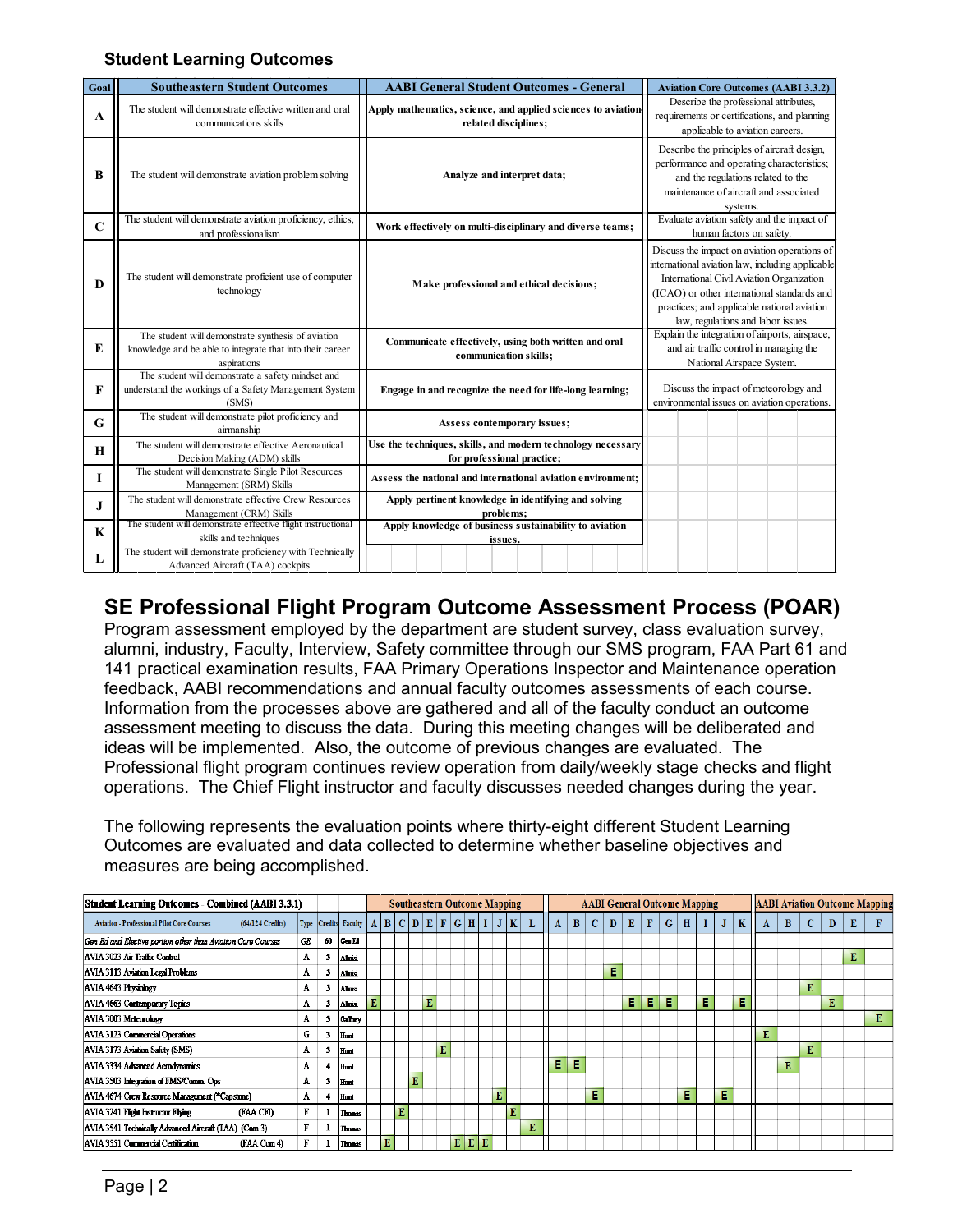## FAA Pass Rate Statistics

| Summary                         |                    |                           |                            |  |  |  |  |
|---------------------------------|--------------------|---------------------------|----------------------------|--|--|--|--|
| <b>FAA Pass Rate Statistics</b> |                    |                           | $x - x$<br><b>AVIATION</b> |  |  |  |  |
| Year                            | <b>FAA Written</b> | <b>FAA Practical Exam</b> | <b>Composite</b>           |  |  |  |  |
| 2022                            | 95.4%              | 81.7%                     | 88.5%                      |  |  |  |  |
| <b>Four Year Avg</b>            | 93.9%              | 76.8%                     | 84.3%                      |  |  |  |  |

# Professional Pilot Students Retention and Graduation rates

| <b>Professional Pilot Students Retention and Graduation rates - Through 2021</b> |                                   |                                               |                                               |                                               |                                                                                  |                           |  |  |  |  |  |  |
|----------------------------------------------------------------------------------|-----------------------------------|-----------------------------------------------|-----------------------------------------------|-----------------------------------------------|----------------------------------------------------------------------------------|---------------------------|--|--|--|--|--|--|
| <b>Declared</b><br><b>Prof Pilot Major</b><br><b>Start Year at SE</b>            | # Students<br>entering<br>Program | at end of<br>year 1                           | at end of<br>year 2                           | at end of<br>year 3                           | # Retained   # Retained   # Retained   # Retained at<br>end of Year 4<br>or more | # Graduated<br>in Program |  |  |  |  |  |  |
| 2013                                                                             | 29                                | 15                                            | 11                                            | 8                                             | $\overline{4}$                                                                   | 5                         |  |  |  |  |  |  |
| 2014                                                                             | 29                                | 22                                            | 17                                            | 14                                            | 5                                                                                | 9                         |  |  |  |  |  |  |
| 2015                                                                             | 23                                | 11                                            | 10                                            | 8                                             | 5                                                                                | 6                         |  |  |  |  |  |  |
| 2016                                                                             | 35                                | 28                                            | 20                                            | 16                                            | 12                                                                               | $\overline{4}$            |  |  |  |  |  |  |
| 2017                                                                             | 48                                | 35                                            | 29                                            | 25                                            | 17                                                                               | $\mathbf{1}$              |  |  |  |  |  |  |
| 2018                                                                             | 47                                | 32                                            | 29                                            | 21                                            |                                                                                  |                           |  |  |  |  |  |  |
| 2019                                                                             | 52                                | 44                                            | 31                                            |                                               |                                                                                  |                           |  |  |  |  |  |  |
| 2020                                                                             | 56                                | 45                                            |                                               |                                               |                                                                                  |                           |  |  |  |  |  |  |
| 2021                                                                             | 24                                |                                               |                                               |                                               |                                                                                  |                           |  |  |  |  |  |  |
|                                                                                  |                                   |                                               |                                               |                                               |                                                                                  |                           |  |  |  |  |  |  |
| % Declared<br><b>Prof Pilot Major</b><br><b>Start Year at SE</b>                 | # Students<br>entering<br>Program | $\frac{0}{0}$<br><b>Retained</b><br>at end of | $\frac{0}{0}$<br><b>Retained</b><br>at end of | $\frac{0}{0}$<br><b>Retained</b><br>at end of | % Retained<br>at end of<br>Year 4 or                                             | % Graduated<br>in Program |  |  |  |  |  |  |
| 2013                                                                             | 29                                | year 1<br>52%                                 | year 2<br>38%                                 | year 3<br>28%                                 | more<br>14%                                                                      | 17%                       |  |  |  |  |  |  |
| 2014                                                                             | 29                                | 76%                                           | 59%                                           | 48%                                           | 17%                                                                              | 31%                       |  |  |  |  |  |  |
| 2015                                                                             | 23                                | 48%                                           | 43%                                           | 35%                                           | 22%                                                                              | 26%                       |  |  |  |  |  |  |
| 2016                                                                             | 35                                | 80%                                           | 57%                                           | 46%                                           | 34%                                                                              | 11%                       |  |  |  |  |  |  |
| 2017                                                                             | 48                                | 73%                                           | 60%                                           | 52%                                           | 35%                                                                              | 2%                        |  |  |  |  |  |  |
| 2018                                                                             | 47                                | 68%                                           | 62%                                           | 45%                                           |                                                                                  |                           |  |  |  |  |  |  |
| 2019                                                                             | 52                                | 85%                                           | 60%                                           |                                               |                                                                                  |                           |  |  |  |  |  |  |
| 2020                                                                             | 56                                | 80%                                           |                                               |                                               |                                                                                  |                           |  |  |  |  |  |  |